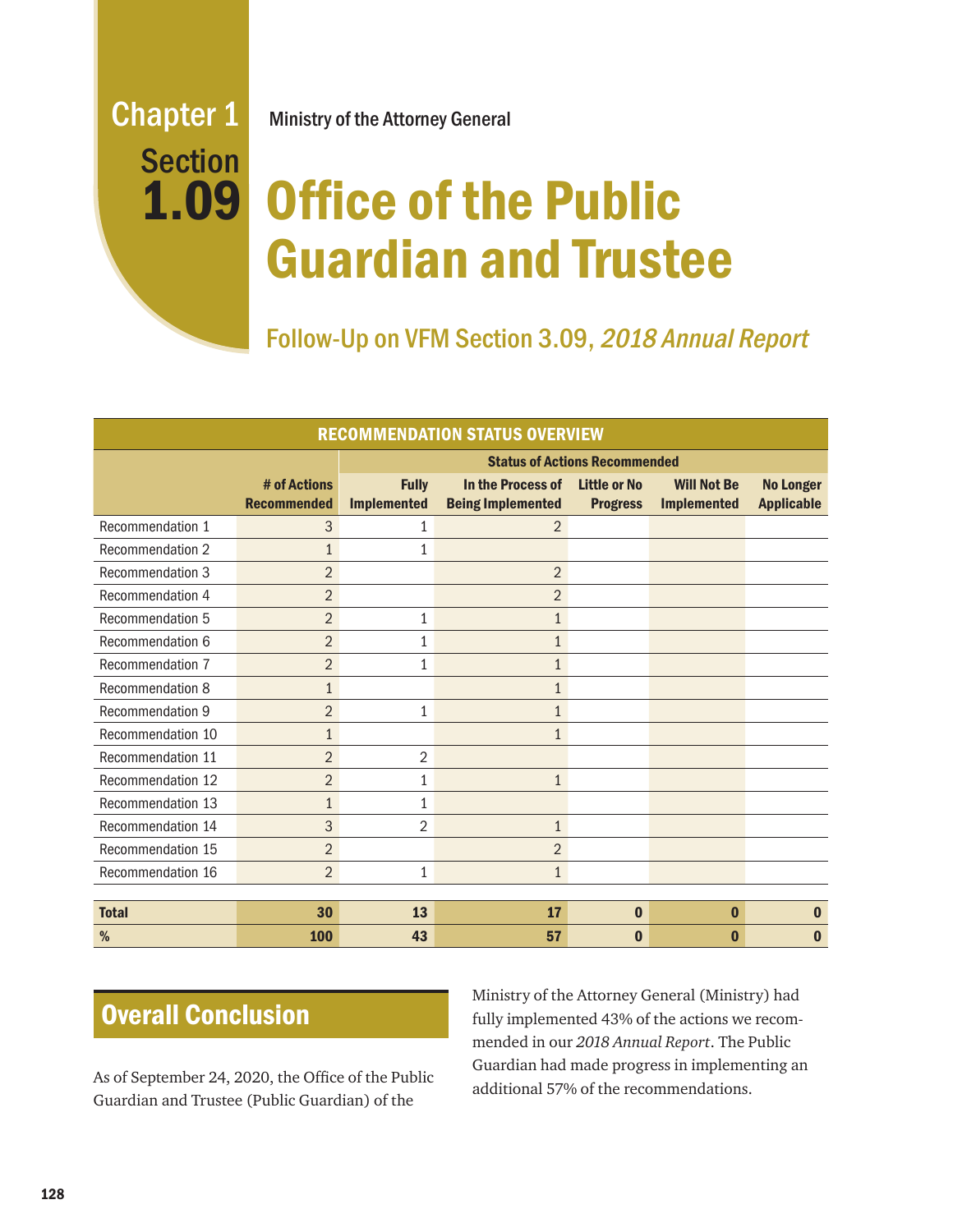The Public Guardian has developed processes to track assets and track which community assessors are producing capacity assessments with repeated quality concerns. It also is working with stakeholder groups to identify people who are at higher risk of being incapable of managing their finances with no other supports. This work is intended to protect as many mentally incapable Ontarians as possible from financial mismanagement. The Public Guardian has also developed benchmarks for a reasonable caseload of guardianship cases; provided additional training to staff, including how to verify the validity of identification documents; and identified performance indicators that measure its activities throughout the duration of guardianship cases.

The Public Guardian was in the process of implementing other recommendations such as procuring services separately for the appraisal and auctioning of client assets; reviewing and updating its visit policy to state when other parties can be relied upon to reduce the frequency of visits by its own staff; reviewing its investment policies to confirm they meet prudent investor standards; improving its case management system; and establishing standard referral procedures and tools with other health partners to help psychiatric facilities meet legislative requirements to assess patients' capacity to manage their property and refer to the Public Guardian when appropriate.

The status of actions taken on each of our recommendations is described in this report.

## **Background**

The main mandate of the Office of the Public Guardian and Trustee (Public Guardian) is to protect the rights, property and well-being of people who lack the mental capacity to do it for themselves. This includes managing the finances of about 12,800 people (about 12,000 people in 2017/18), acting as the personal-care guardian of about 47 people (about 30 people in 2017/18), and

administering the estates of Ontarians who have died without a will and without next of kin residing in Ontario.

In 2019/20, the Ontario government allocated \$44 million (\$40 million in 2017/18) to fund the Public Guardian, which also charged about \$33 million in service fees to its clients (\$31 million in 2017/18), the people under its guardianship and estate heirs.

Our audit found that the Public Guardian had not ensured it was safeguarding the interests of its clients.

We also found that though the Public Guardian had invested funds according to its own rules, these rules had not been reviewed by the Public Guardian's external investment consultant or the panel the government appointed to provide it with strategic investment advice. The rules may have been so restrictive that they limited returns.

Our more significant audit findings included:

- The Public Guardian did not require staff to visit the people whose property they managed. Although they were required to conduct initial visits when individuals first came under guardianship, these initial visits were usually not performed due to Public Guardian policies that exempted staff from conducting visits if, for example, a client was violent or aggressive, or resided in a supportive setting. Our review of a sample of people who had been with the Public Guardian for as many as 28 years indicated that half had not been visited since they had come under guardianship.
- Legal staff had missed critical deadlines because of weaknesses in the case-management system. For example, the Public Guardian's legal staff missed deadlines to apply for benefits on behalf of clients in certain cases, which resulted in the Public Guardian becoming liable for an estimated \$5 million to pay clients involved in motor-vehicle accidents.
- Public Guardian staff had detected about \$1 million in financial transaction errors between April 2015 and March 2018. About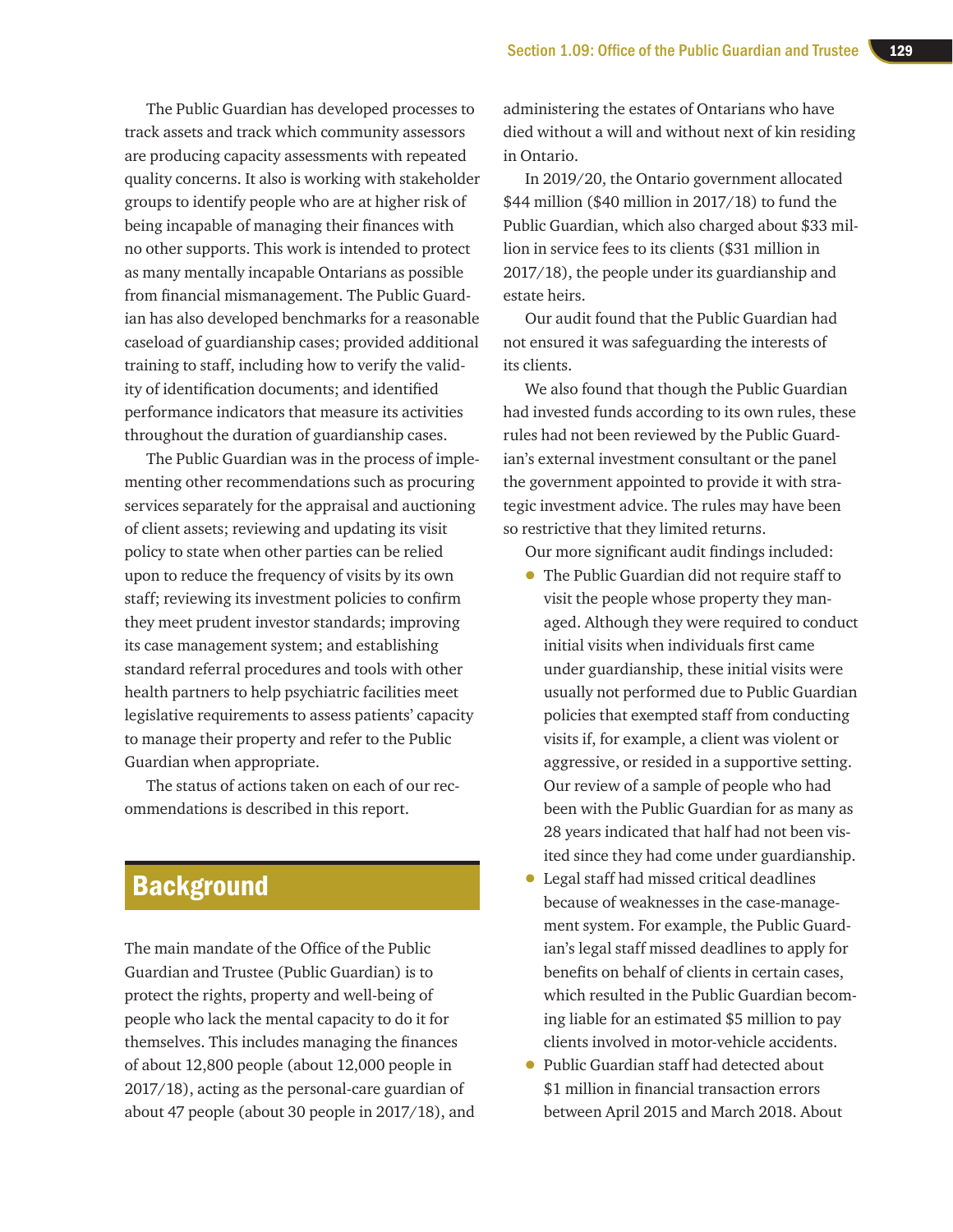half the total related to missed opportunities to collect income for clients such as disability benefits and extended health-insurance benefits. Although these errors were identified, others may have gone undetected given the systemic risks identified.

- The Public Guardian had paid an auction house commissions on behalf of clients to appraise and sell their belongings. Although it had begun using the auction house's services in the 1980s, there was no formal agreement, and the services had not been competitively procured.
- About \$28 million from about 260 estates was eligible to be turned over to the Crown because the Public Guardian had not identified heirs or distributed assets of these estates to heirs within 10 years of the clients' deaths. The Public Guardian's actions had contributed to delays in distributing assets. For example, estate staff could not consistently locate contact information for deceased clients' next of kin because caseworkers did not always obtain and document this information while the clients were still alive.

We made 16 recommendations, consisting of 30 action items, to address our audit findings.

We received commitment from the Public Guardian that it would take action to address our recommendations.

## Status of Actions Taken on Recommendations

We conducted assurance work between April 2020, and July 2020. We obtained written representation from the Ministry of the Attorney General that effective October 8, 2020, it has provided us with a complete update of the status of the recommendations we made in the original audit two years ago.

## Risks Exist of Misappropriation and Loss of Client Assets

#### Recommendation 1

*To help fully account for clients' assets, and to secure the highest possible proceeds for valuables of guardianship clients, we recommend that the Office of the Public Guardian and Trustee:*

• *develop processes to track assets, including those from safety deposit boxes and properties, from point of being secured to point of safekeeping or sale, and follow up on any exceptions identified;* Status: Fully implemented.

#### **Details**

In our 2018 audit, we noted that the case management system did not support consistent tracking of the disposition of assets. For smaller valuables, the system did not indicate whether assets were eventually stored and sold and that proceeds were fully deposited into an incapable person's account. Further, we noted that senior Public Guardian staff had no way to determine whether assets from clients' safety deposit boxes were fully accounted for when brought back by inspectors.

At the time of our follow-up, the Public Guardian had developed new instructions to track assets, including those from safety deposit boxes and properties, from point of being secured to point of safekeeping or sale. The new process, which is documented in flowcharts, includes defining asset management functions, events and delivery processes for all asset types. As well, the Public Guardian had moved its asset management and quality assurance unit into the investment and asset management unit, so all assets—such as real estate, life insurance, jewellery and personal effects—could be managed within one unit.

Finally, the Public Guardian has confirmed that data is accurate in 35 system reports related to assets' tracking in its existing information systems. The Public Guardian expects that these newly developed processes will be incorporated in its new financial and case management system.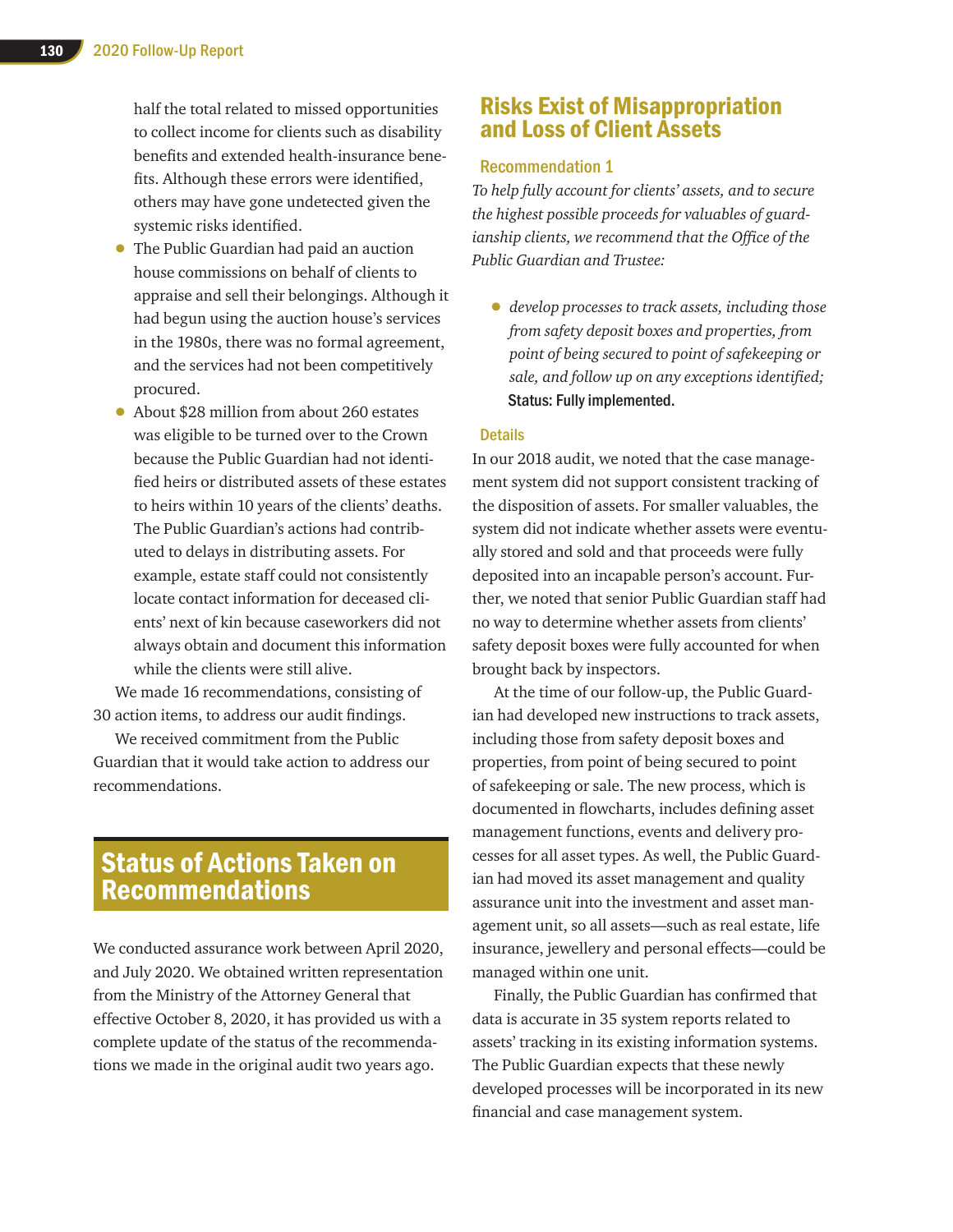• *procure for the services of appraisal and auctioning separately;*  Status: In the process of being implemented by November 2020.

#### **Details**

In our 2018 audit, we noted that the Public Guardian had used the services of the same auction house since the 1980s to both appraise valuables and to sell them.

At the time of our follow-up, the Public Guardian had selected an appraisal vendor from an invitation to quote that was issued in June 2019; the contract was finalized and was awarded in June 2020.As well, it had selected a successful auction vendor—unique from the appraisal vendor—from an invitation to quote that was issued in February 2020 and was reviewing the contract. The Public Guardian expected to finalize this contract by November 2020. These two vendors are different from the vendor the Public Guardian was using since the 1980s.

• *specify in contractual agreements the responsibilities of the auction service provider regarding its efforts in getting the best value for assets to be sold and its responsibility for damaged, lost or stolen goods.*

Status: In the process of being implemented by November 2020.

#### **Details**

In our 2018 audit, we noted that the Public Guardian did not have an agreement with the auction house that appraises and sells clients' assets, exposing the Public Guardian to a number of risks. These risks include not obtaining the highest possible value on the sale of clients' assets and not clarifying which party—the Public Guardian or the auction house—retains financial responsibility if items removed by the auction house are damaged.

At the time of our follow-up, the Public Guardian had incorporated clauses to address general liability insurance, errors and omissions insurance, and security and privacy liability insurance into the draft contract with the auction service provider

as discussed in the above action item; the contract was not finalized when we completed the followup. The Public Guardian expected to have a signed contractual agreement with the auction service provider by November 2020.

#### Recommendation 2

*To reduce the risk that employees abuse their positions of guardianship power, we recommend that the Office of the Public Guardian and Trustee confirm that its guardianship services staff have all obtained required security clearance.*

Status: Fully implemented.

#### **Details**

In our 2018 audit, we noted that the Public Guardian could not produce any record of clearance checks for 36% of its employees who work extensively with clients' finances and property.

At the time of our follow-up, the Public Guardian indicated that it still could not locate clearance checks for 43 employees after the Ministry of the Attorney General's (Ministry) human resources services searched for them over three months in 2019. The Public Guardian identified these 43 employees after sorting through an initial list of over 100 employees and eliminating those who have exited the organization, who are not guardianship services staff, and where documents were found in Public Guardian regional offices' files.

The Public Guardian considered this action fully implemented because the Ministry's human resources services provided written assertion to the Public Guardian that an employment offer would only be made after criminal record checks are obtained, and this process was consistently followed between 2003 and 2014. Since 2014, the clearance checks responsibilities were transferred to another ministry (Ministry of Government and Consumer Services), but the Public Guardian indicated that none of the 43 employees were hired after the other ministry took over the process. As well, even though two other checks—vulnerable sector checks and credit checks—were required in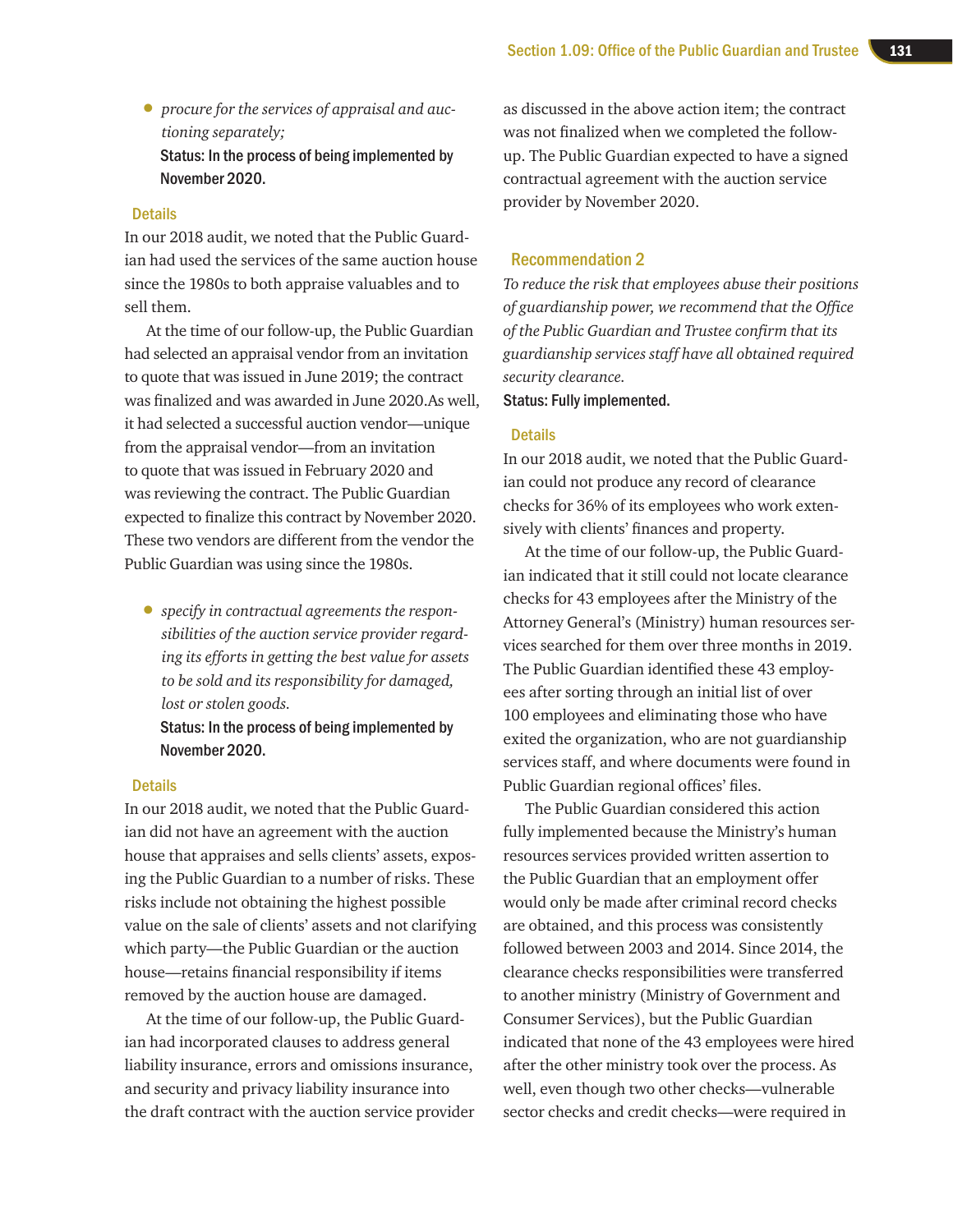addition to the criminal record check for employees hired after 2012, the Public Guardian indicated that none of the 43 employees were hired after 2012 and therefore only the criminal background check was applicable to them.

The Public Guardian further indicated that the two unions that represent these 43 employees have agreed to the Employment Security Screening Checks Policy Operational Guidelines as being reasonable and the Grievance Settlement Board has ordered the Ontario Public Service to implement these guidelines. These guidelines speak to when rescreening is permitted but the Public Guardian assessed that these circumstances were not present and therefore will not rescreen these employees. We reviewed these guidelines and noted they include circumstances including if the individual is an employee in a position for which the employer has established the requirement for periodic re-screening and the employee is due for rescreening; the individual is an employee in a position requiring an employment security screening check and self-reports charges that have been laid against them under the offence provisions of federal statutes, where such charges occur subsequent to their last check; and the individual is an employee in a position requiring an employment security screening check and where the manager or ministry contact has reason to believe that a check is required for cause.

## Client Needs Not Well Understood to Support Provision of Quality Services

#### Recommendation 3

*To monitor and responsibly manage individuals under property guardianship, we recommend that the Office of the Public Guardian and Trustee:* 

• *review and update its visit policy to state when other parties, such as doctors or social workers, can be relied upon to reduce the frequency of visits by its own staff;*

Status: In the process of being implemented by November 2020.

#### **Details**

In our 2018 audit, we noted that about half of the caseworkers who responded to our survey felt that they could rely on other individuals, such as social workers and doctors, to oversee the well-being of some of the clients under guardianship. However, in our random sampling of client files, we found little evidence that caseworkers had communicated with such professionals, increasing the risk that caseworkers may be wrongly assuming that the clients would not benefit from a visit from Public Guardian staff.

At the time of our follow-up, the Public Guardian was updating its client visit policy, including adding a section detailing circumstances that would warrant an exemption from conducting initial client visits. Such circumstances include communications with client supports such as family and social workers and with staff members of a residence where the client lives, such as a long-term-care home or a group home. The policy also stipulates that Public Guardian staff should review the client's circumstances every three years to determine whether a client visit is warranted. In addition, the Public Guardian developed a client visit form where these exemption reasons are to be documented; the form is expected to be approved by a manager after its completion. The Public Guardian was reviewing the revised policy and draft form and expected to have these approved for implementation by November 2020.

• *monitor to ensure its staff document dates and details of visits, as well as communications with supportive contacts.* Status: In the process of being implemented by November 2020.

#### **Details**

In our 2018 audit, we noted that there was little evidence of recent contact that Public Guardian staff made with individuals under guardianship to determine their status or well-being. As well, we identified circumstances where the caseworker had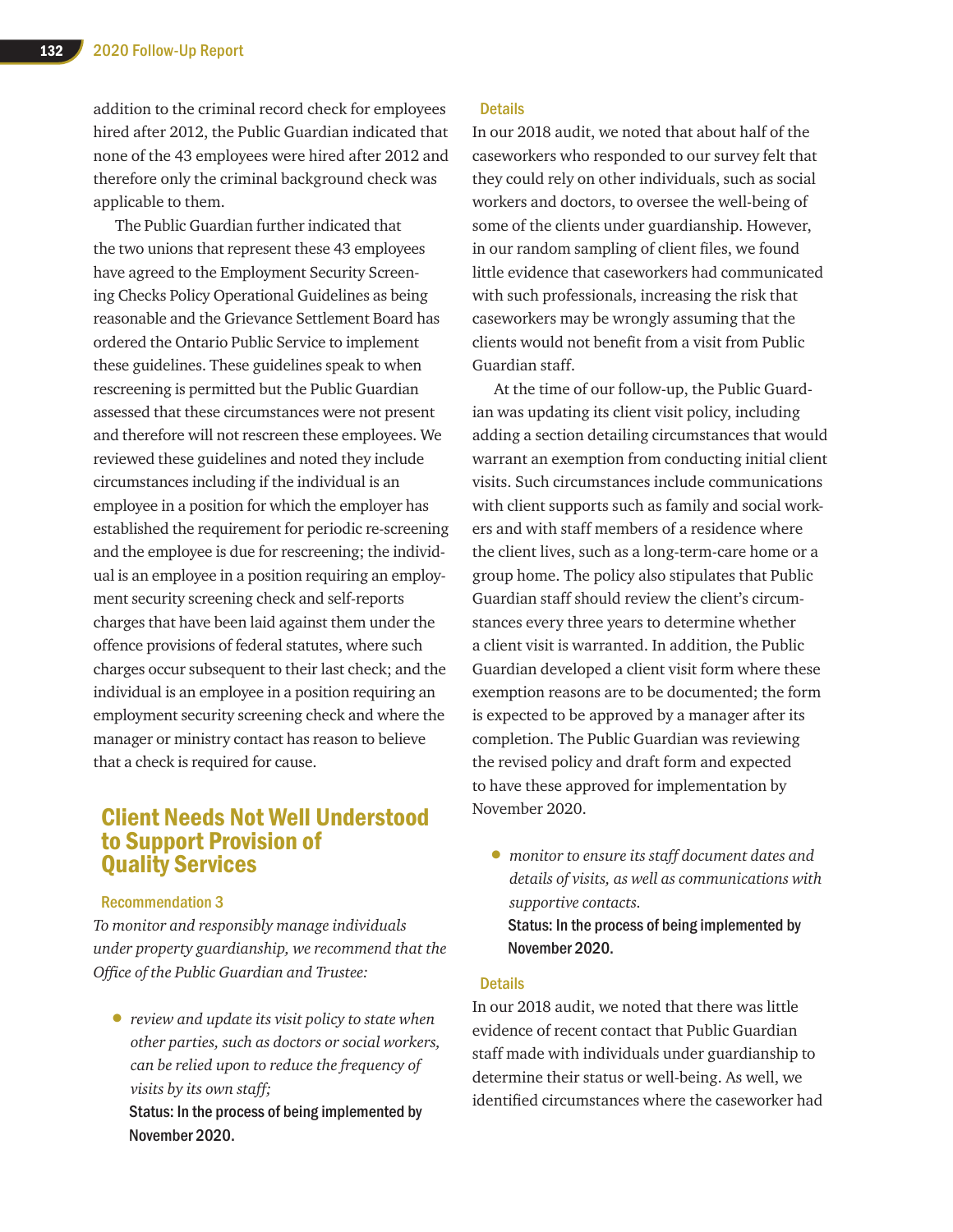placed unwarranted reliance on supportive people or settings, such as by community health agencies. For instance, we found cases of clients who came under guardianship 14 to 28 years ago with no indication when the most recent contact occurred.

At the time of our follow-up, the Public Guardian was developing training materials to staff and had requested an update to the case management system so that communication with clients or client supports would be counted as client visits due to ongoing communication, even though there may not be an actual visit. The Public Guardian expected that all staff would be trained by November 2020.

#### Recommendation 4

*To prudently manage the assets of incapable adults without missing opportunities for higher returns, we recommend that the Office of the Public Guardian and Trustee:*

• *monitor that caseworkers obtain and document current health information of clients, including when this information was obtained, and make this information readily available to financial planners;* 

Status: In the process of being implemented by November 2020.

#### **Details**

In our 2018 audit, we noted that while Public Guardian financial planners need to consider a client's health and age to form their decision on how to invest clients' assets, they are not in a position to obtain health information and must rely on caseworkers to obtain such information. However, caseworkers often did not document health information or when such information was last updated in the case management system. We also found that financial planners rarely asked for current health information from caseworkers.

At the time of our follow-up, the Public Guardian had reviewed and amended the health questionnaire and was training staff on the use of the new form. As well, Public Guardian staff had been

informed to label and file all medical information as health information in the case management system. The Public Guardian expected that by the end of September 2020 this information will be separately filed for easier retrieval, and by November 2020 system reports to monitor the completion of client health information will be completed.

• *review its investment policies, with expert input from, for example, the Investment Advisory Committee or its investment advisor, to confirm they meet prudent investor standards and revise as necessary.*

Status: In the process of being implemented by November 2020.

#### **Details**

In our 2018 audit, we noted that the Public Guardian financial planners had, in 2005, developed internal investment policies to guide their decisions to invest clients' assets. These policies contained several specific rules that financial planning staff indicated were based on industry practice. The policies had never been reviewed outside of the financial planning unit; financial planning staff could not produce any industry practice evidence of the basis for the policies; and, in some cases, the policies could result in an overly cautious investment strategy not sufficiently diversified for clients.

During our follow-up, we found that the Public Guardian had engaged in discussions with its investment advisory committee on several occasions during 2019 and early 2020 related to investment trends, practices and policies, and to determine a benchmark suitable for its clients. Based on these discussions, the Public Guardian indicated it will revise its investment policies and implement changes by November 2020.

#### Recommendation 5

*To best serve the financial interests of guardianship clients and heirs of estates, we recommend that the Office of the Public Guardian and Trustee:*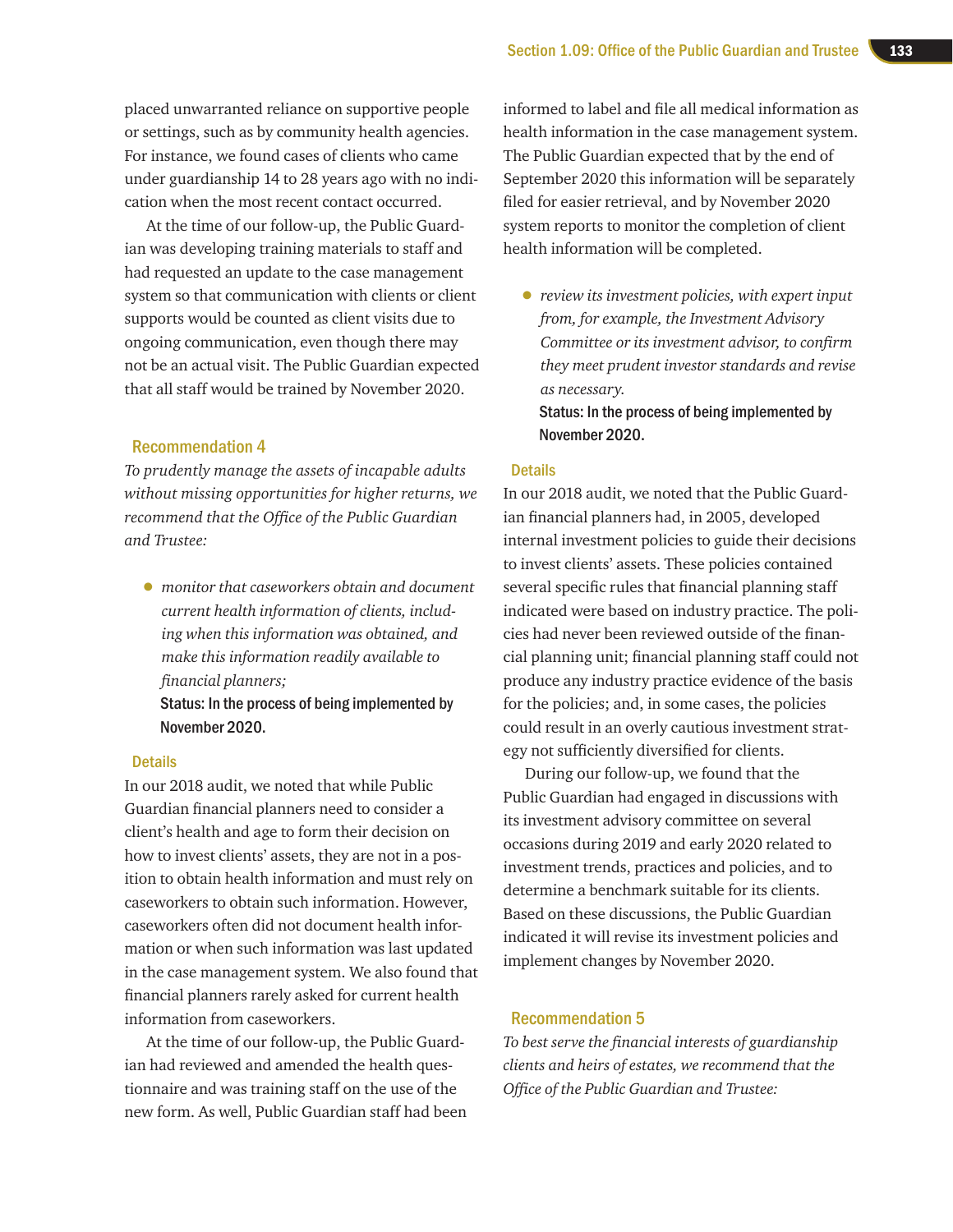• *assess the appropriateness of its current investment strategy, which currently consists of three separate funds of varied risks, for its clients' investment needs and develop a plan to revise the strategy if needs are better met through other investment options;* Status: In the process of being implemented by November 2020.

#### **Details**

In our 2018 audit, we noted that the Public Guardian invests clients' assets in a mix of three funds that were established between 2000 and 2006. Two of these funds offer capital growth; one does not. Public Guardian financial staff had not assessed whether these three funds provide the most appropriate investment opportunities for clients to meet their current and future needs, or whether other funds could yield better returns or improve capital preservation.

At the time of our follow-up, the Public Guardian had engaged in discussions with its investment advisory committee on several occasions during 2019 and early 2020 related to investment trends, practices and policies, and to determine a benchmark suitable for its clients. Based on these discussions, the Public Guardian indicated it will revise its investment policies and implement changes by November 2020.

• *periodically evaluate the use of the Investment Management Corporation of Ontario or other existing Ontario government investment service providers.* Status: Fully implemented.

#### Details

In our 2018 audit, we noted that the Public Guardian made initial contact with the Investment Management Corporation of Ontario in summer 2017 to explore opportunities to use the Corporation's investment management services for the Public Guardian's investment funds. At the time of our audit, the investment funds were managed by external fund managers.

At the time of our follow-up, the Public Guardian indicated that it had met with the Corporation and determined that there was no alignment to use the Corporation as its investment service provider. As well, an executive of the Corporation joined the Public Guardian's investment advisory committee in late 2019. The Public Guardian indicated it would continue to assess in the future when there is a need to procure investment management services.

### Little Assurance that Guardianship Services Are Provided to Those in Need

#### Recommendation 6

*To identify and protect incapable people who may be suffering from harm and abuse, we recommend that the Office of the Public Guardian and Trustee (Public Guardian):* 

• *work with the Ministry of the Attorney General to clearly communicate to the public through updates to its website and social media the ways to report possible abuse cases and the Public Guardian's role as personal care guardian;*  Status: In the process of being implemented by December 2023.

#### **Details**

In our 2018 audit, we noted that the dedicated public telephone line is not easy to locate on the Public Guardian's website, which resides within the Ministry of the Attorney General's website. As well, the Public Guardian did not use other digital means such as social media to inform the public about its services. In comparison, the Office of the Public Guardian in the United Kingdom used social media to communicate with the public.

At the time of our follow-up, the Public Guardian was posting regularly on social media through the Ministry of the Attorney General (Ministry) to educate the public about powers of attorney, the resources available on the Public Guardian webpage, and how the government might need to step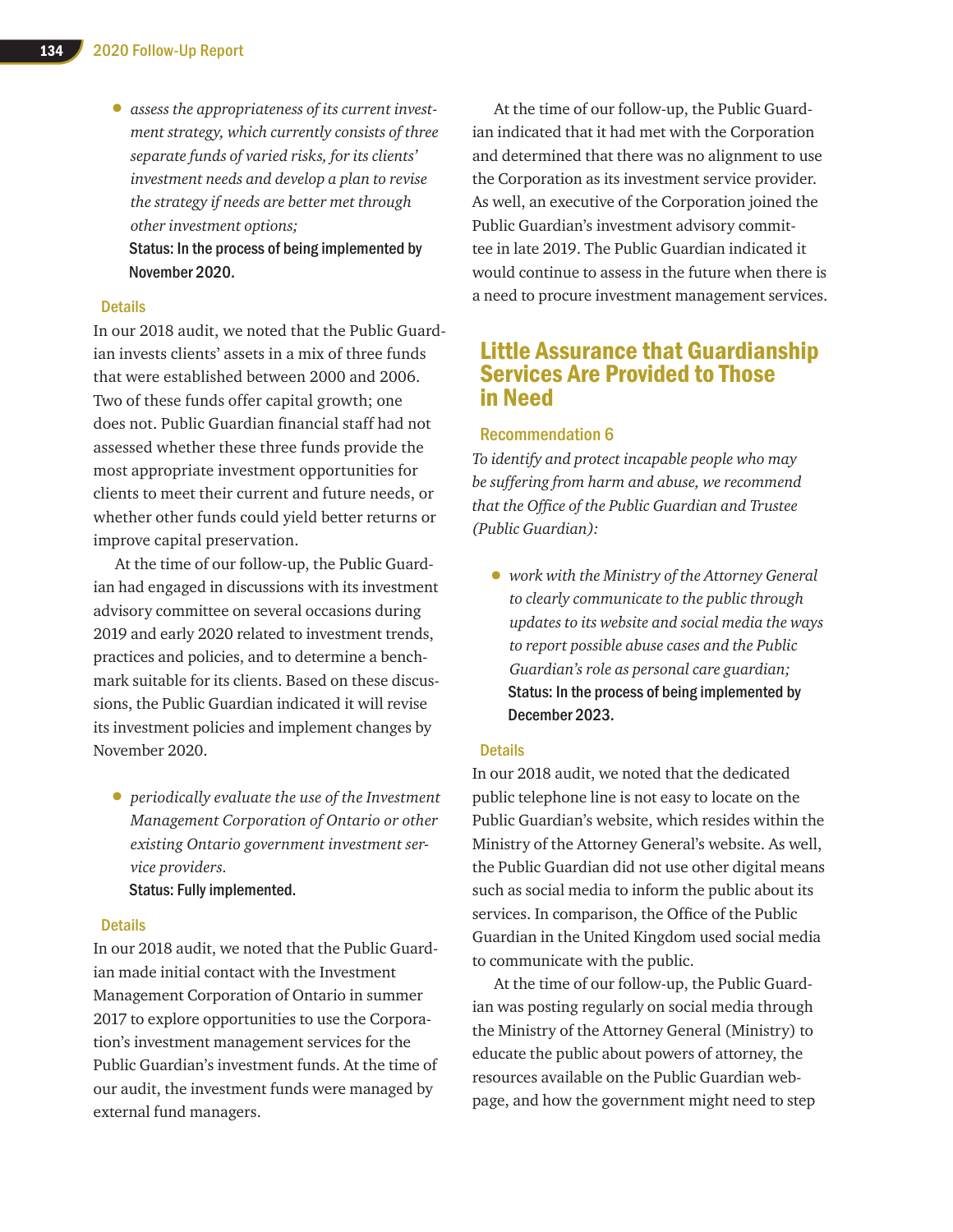in if no suitable person is found to be someone's property or personal care power of attorney. The Public Guardian also indicated that it was in the process of refreshing educational brochures and partnering with stakeholders to increase education and awareness around how to report cases of abuse and understanding the Public Guardian's role as a personal care guardian. In addition, the Public Guardian and the Ministry were working together to make changes to existing web content as part of the migration of the Ministry's website to Ontario. ca. This will also provide more online visibility for the Public Guardian. The migration is expected to be completed by 2021. As part of a modernization strategy, which is expected to be finished by December 2023, the Public Guardian was planning to revise its communication strategy to the public on reporting possible abuse cases and on its role as the personal care guardian of individuals in need of this service.

• *refresh training of its property guardianship staff to clarify how staff can refer cases of suspected abuse or those in need of protection to personal care guardianship.*  Status: Fully implemented.

#### **Details**

In our 2018 audit, we noted that even though the Public Guardian caseworkers of property guardianship cases were mostly aware that they could internally refer cases from property guardianship to personal care guardianship, they had referred only about eight such cases a year on average. We further noted that Public Guardian senior management generally held the view that being a personal care guardian to someone imposes a highly restrictive level of control on a person's freedoms, and therefore did not actively seek out those who might benefit from personal care guardianship.

At the time of our follow-up, the Public Guardian had delivered training to its property guardianship staff at team meetings held in February and March 2019 to clarify how staff can refer cases to

personal care guardianship. This training outlined when cases may warrant referral to personal care guardianship and what steps staff could take, including notifying the police or community supports, and discussing with other Public Guardian staff such as team leaders and legal counsel. The training also described the role of the Public Guardian's investigations unit, which conducts additional work to obtain further information and recommend to the Public Guardian and Trustee to apply to court if incapacity or serious personal risk is confirmed.

#### Recommendation 7

*To help capacity assessors in the community comply with required standards so that only those persons correctly assessed as incapable are referred for guardianship, we recommend the Public Guardian and Trustee instruct the Capacity Assessment Office to:* 

• *track which community assessors are producing capacity assessments with repeated quality concerns (for example, assessments lacking a well-documented basis for incapacity);*  Status: Fully implemented.

#### **Details**

In our 2018 audit, we noted that the Capacity Assessment Office, which reports to the Public Guardian and Trustee, did not track how many community assessors had repeated quality concerns identified through quality reviews that were conducted by external expert consultants. We analyzed these reviews and found that three-quarters of the assessors with more significant quality concerns in the 2016–2017 review cycle also had concerns in the 2014–2015 cycle.

Our follow-up found that the Public Guardian started a tracking spreadsheet effective December 1, 2019, to track reviewed cases and assessors with concerns. Examples of concerns include depth of assessment and unclear wording of assessment report, and instances where the assessors were found by the reviewer to have repeated concerns over the years.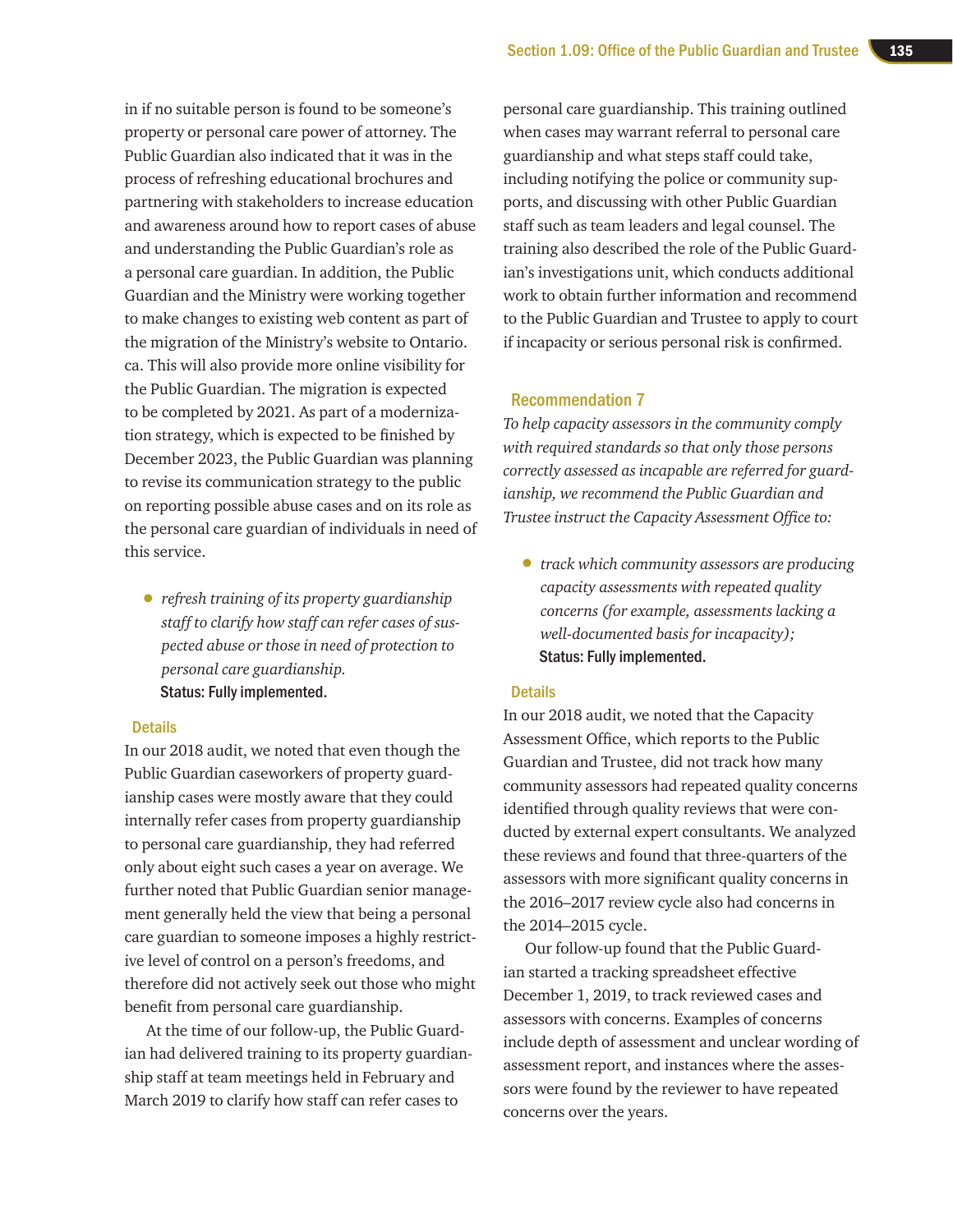• *develop criteria to determine when a community assessor should be referred to the relevant regulatory college and/or removed from the roster of community assessors, and apply these criteria appropriately to address systemic quality concerns.* 

Status: In the process of being implemented by October 2020.

#### **Details**

In our 2018 audit, we noted that since the Capacity Assessment Office was established over 20 years ago, it had never removed a community assessor from the roster that it maintained. As well, it had never filed a complaint with any community assessor's regulatory college and had no criteria or guidelines to help it determine when to file such a complaint. Similar to the findings of a review conducted by senior Public Guardian staff that noted this shortcoming about 20 years ago, the Capacity Assessment Office still did not obtain assessors' reports or files to allow it to evaluate the complaint against file information.

At the time of our follow-up, we found that the Public Guardian in February 2020 had contacted the College of Nurses of Ontario, the College of Physicians and Surgeons of Ontario, the College of Psychologists of Ontario, the College of Occupational Therapists of Ontario and the Ontario College of Social Workers and Social Service Workers to develop criteria for referral of assessors and review policies and processes around disqualification of assessors. In May 2020, it met with four of the five regulatory colleges. After meeting with all colleges, the Public Guardian indicated it will complete an action plan by October 2020 to identify next steps.

#### Recommendation 8

*To help psychiatric facilities meet the legislative requirements under the* Mental Health Act *to assess patients' capacity to manage their property and refer to the Office of the Public Guardian and Trustee (Public Guardian) when appropriate, we recommend that* 

*the Public Guardian work with the Ministry of Health and Long-Term Care, psychiatric facilities, or any other relevant health partners as required to establish standard referral procedures and tools.* Status: In the process of being implemented by November 2020.

#### **Details**

In our 2018 audit, we found that although specific cases have not been tracked, senior Public Guardian staff informed us that they noted an increase in recent years of hospitals inadvertently discharging patients assessed as incapable before filing the required paperwork with the Public Guardian to continue guardianship. Psychiatric facilities that responded to our survey noted that they developed and used their own tools, such as training and checklists, to help ensure they appropriately refer cases to the Public Guardian. The Ministry of Health, which funds these facilities, had not developed any common tools for these hospitals to use, and informed us that other partners, such as the College of Physicians and Surgeons of Ontario and the Ontario Hospital Association, might also be responsible for establishing standards of professional conduct and competency for physicians and ensuring compliance with legislative requirements, respectively.

During our follow-up, we learned of meetings the Public Guardian had held to address this, one in July 2019 with the Ministry of Health (formerly part of the Ministry of Health and Long-Term Care) and a second in July 2020 with representatives from the Ministry of Health, the Ministry of the Attorney General and the Ontario Hospital Association. The parties decided at the July 2020 meeting to create a consistent set of principles and relay the same information and expectations to all involved in this issue. The Public Guardian noted that the Ontario Hospital Association was to hold a webinar on the importance of meeting the legislative requirements under the *Mental Health Act* (Act) in late October 2020. This was to include a presentation by the Public Guardian on the importance of completing the required assessments and submitting the required documents for all cases of referral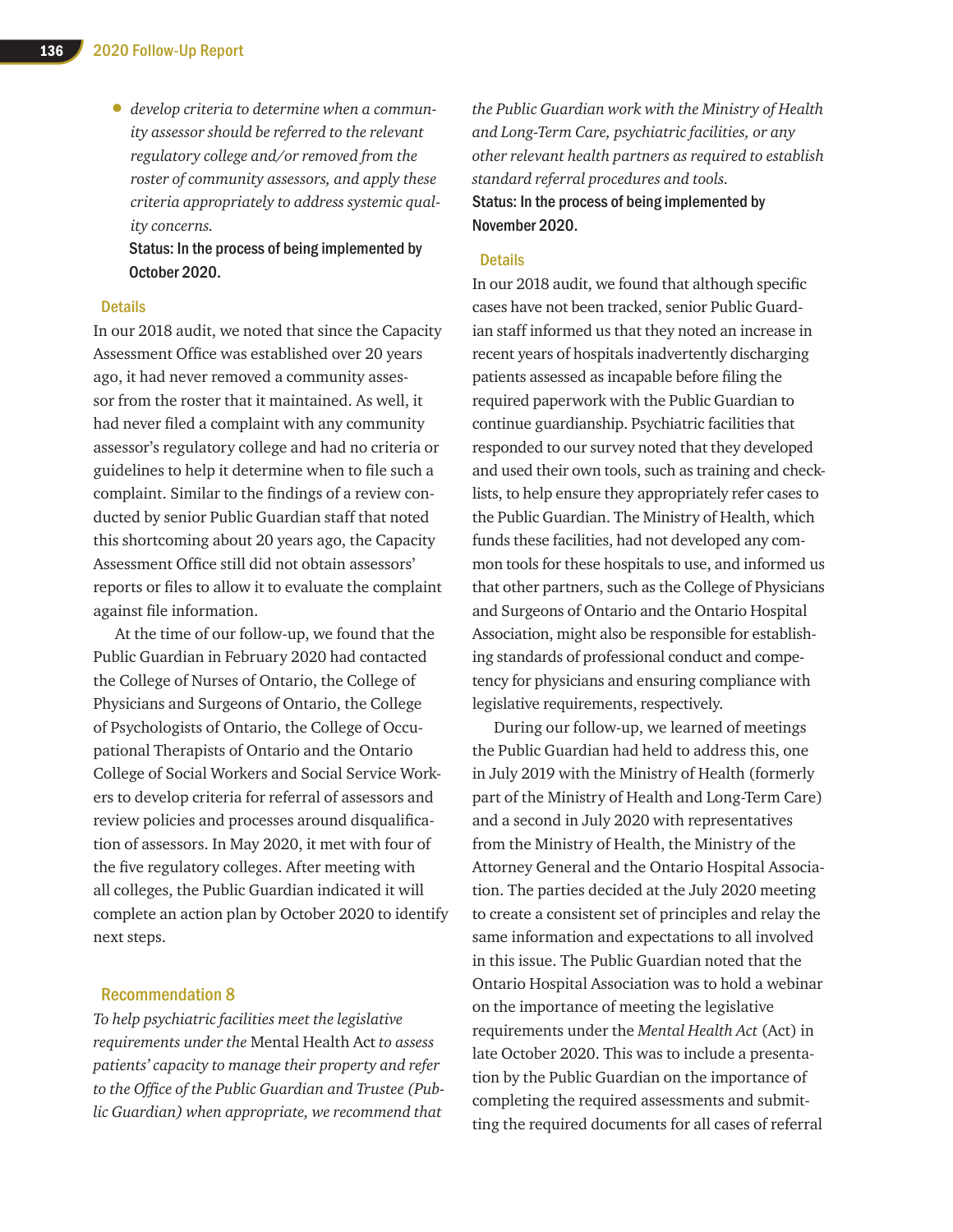to the Public Guardian, and a presentation by the Orillia Soldiers' Memorial Hospital on a tool it has developed to facilitate compliance with the Act. The Public Guardian was anticipating that the webinar would be attended by physicians and other hospital staff with responsibilities in this area. The webinar was to remain online as a reference tool after it took place in October 2020.

In addition, the Public Guardian indicated that the Ontario Hospital Association will prepare a short document underlining the need for timely assessment of patients and the need to inform the Public Guardian of the results of those assessments. The document will also set out a list of procedures to follow when a patient is found incapable. The Public Guardian anticipates this will be a useful tool for physicians and hospitals.

According to the Public Guardian, the Ontario Hospital Association will seek to have all these materials promoted by the Ontario Medical Association, since that is the organization from which physicians are most likely to seek and accept information.

#### Recommendation 9

*To protect all mentally incapable Ontarians from financial mismanagement, we recommend that the Office of the Public Guardian and Trustee (Public Guardian), in conjunction with the Ministry of the Attorney General:* 

• *work with relevant ministries to identify populations that are at higher risk of being incapable of managing their finances with no other supports;*  Status: Fully implemented.

#### **Details**

In our 2018 audit, we noted that outside of psychiatric facilities, Ontario had no standard process to systematically evaluate certain vulnerable populations who may also be incapable of managing their own finances and may not have set up power of attorney for property. Such populations include, for example, people residing in long-term-care homes with condi-

tions such as dementia, and youth receiving social benefits who have some form of mental illness or acquired brain injury or severe disability.

At the time of our follow-up, the Public Guardian had identified the following groups of people as having higher risk of being incapable of managing their finances: people residing in long-term-care homes, people with acquired brain injury, populations at increased risk of being incapable who have a mental impairment, people who are receiving services from Developmental Services Ontario, and children with special needs who are receiving specialized services and supports.

• *develop formal processes to help these individuals access property guardianship services from the Public Guardian.* Status: In the process of being implemented by November 2020.

#### **Details**

In our 2018 audit, we noted that outside of psychiatric facilities, Ontario did not have a standard process to systematically evaluate certain vulnerable populations who may also be incapable of managing their own finances and may not have set up power of attorney for property.

At the time of our follow-up, we found that the Public Guardian had met with three stakeholder groups between November 2019 and March 2020 in the health and social services sectors. At these meetings, the Public Guardian and the stakeholder groups identified opportunities for further education of front-line staff in these sectors. The Public Guardian was in the process of developing processes and procedures to assist front-line staff by November 2020.

#### Recommendation 10

*To minimize resources devoted to providing guardianship services and to help suitable family and friends become aware that they can be more involved in managing an incapable person's assets, we recommend that the Office of the Public Guardian and*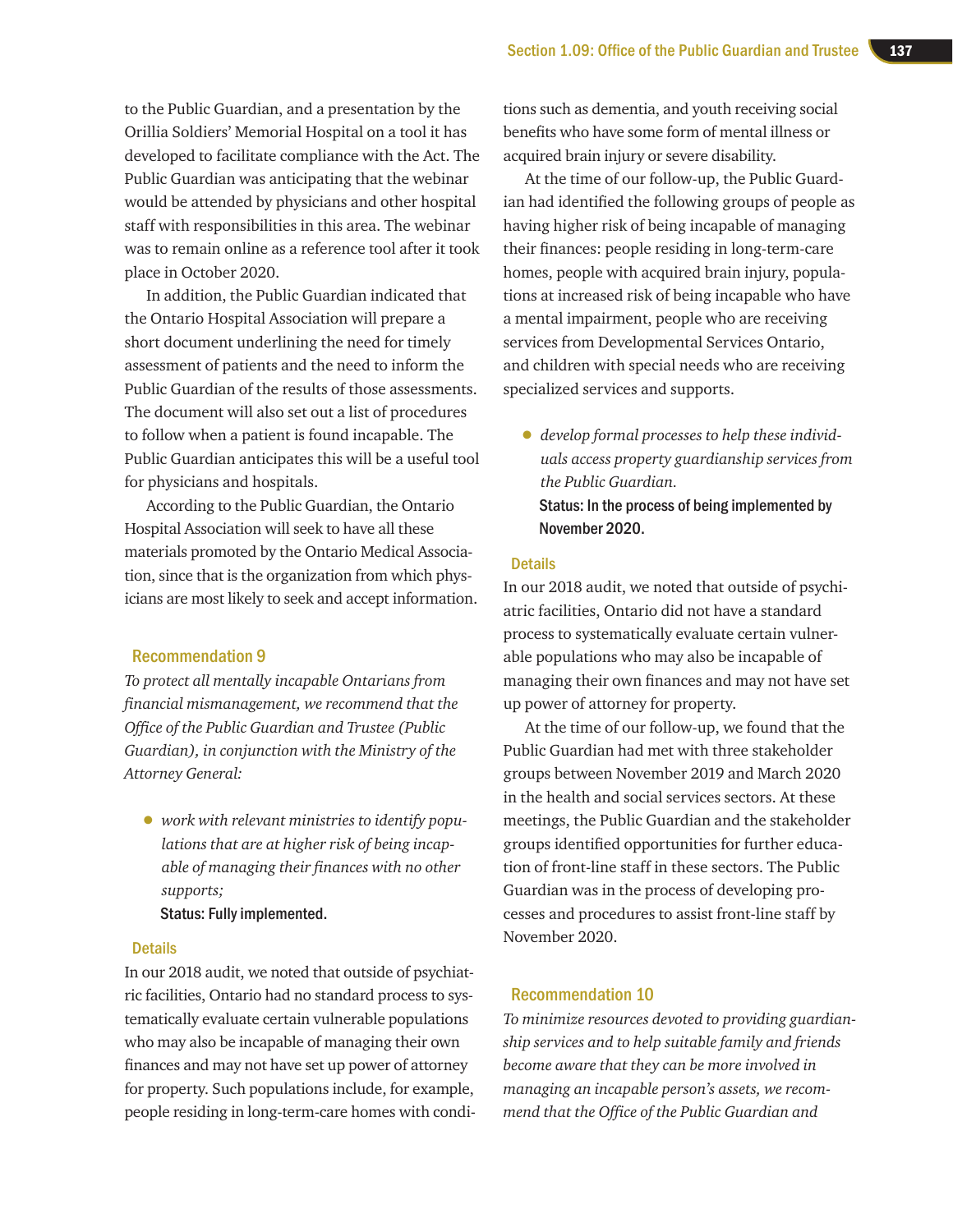*Trustee (Public Guardian) work with the Ministry of the Attorney General to clearly communicate to the public—such as through updating its website and using social media—their right to replace the Public Guardian as a guardian of an incapable person.* Status: In the process of being implemented by April 2021.

#### **Details**

In our 2018 audit, we noted that while the Public Guardian is legislatively established as the guardian of last resort, it did not clearly convey to the public that it does not have to be the permanent guardian. An interested party would need to know to perform a general search for "replace Public Guardian and Trustee" or click through three links from the Public Guardian's main website to find the instructions.

By the time of our follow-up, the Public Guardian had held discussions with the Ministry of the Attorney General's Communications Branch to develop a formal communication strategy using multiple media types, but this was not expected to be fully implemented until April 2021. In the meantime, the Public Guardian has developed a letter to be sent to eligible family members reiterating their right to apply to replace it, and plans to send out this letter in a mass mailing by November 2020. As well, the Public Guardian has amended its existing letters to friends and family regarding replacement options to make them more user-friendly. It indicated it has sent these out on a case-by-case basis, typically on new files.

## Public Guardian Has Not Reviewed Staff Caseload in Over 20 Years

#### Recommendation 11

*To promote more efficient and effective case management of guardianship cases and to help staff make sound judgments in order to provide quality services to clients, we recommend that the Office of the Public Guardian and Trustee:* 

• *analyze the time and effort required to manage guardianship cases, determine a suitable staffing model, develop benchmarks for a reasonable caseload, and reallocate resources accordingly;* Status: Fully implemented.

#### **Details**

In our 2018 audit, we noted that the Public Guardian had not assessed the way it distributed cases among caseworkers, or the most effective mix of staff to support case management, in over 20 years. Some stakeholder groups we spoke to for the 2018 audit indicated that while caseworkers usually were professional and hard-working, some were unreachable and unresponsive to urgent requests to support clients. In addition, with no benchmark of a reasonable caseload, some caseworkers managed about 50% more cases than other caseworkers, even though they are all supposed to be managing files of similar characteristics and complexity.

At the time of our follow-up, we found that the Public Guardian had in December 2019 reallocated caseload among staff based on complexities of the client files. According to the caseload report from February 2020, across all regions, senior caseworkers' caseloads ranged from 70 to 90 cases, and caseworkers' caseloads ranged from 126 to 196 cases. The Public Guardian expected to review these cases again in six months.

• *identify areas where staff require additional training and provide effective training to staff, possibly through one-on-one instruction.* Status: Fully implemented.

#### **Details**

In our 2018 audit, we noted that 63% of the caseworkers who responded to our survey felt that they did not receive enough training and would benefit from more one-on-one training to help them make better decisions in a variety of situations.

At the time of our follow-up, the Public Guardian had developed a training calendar after consultation with team leaders and managers on staff training needs in December 2019 and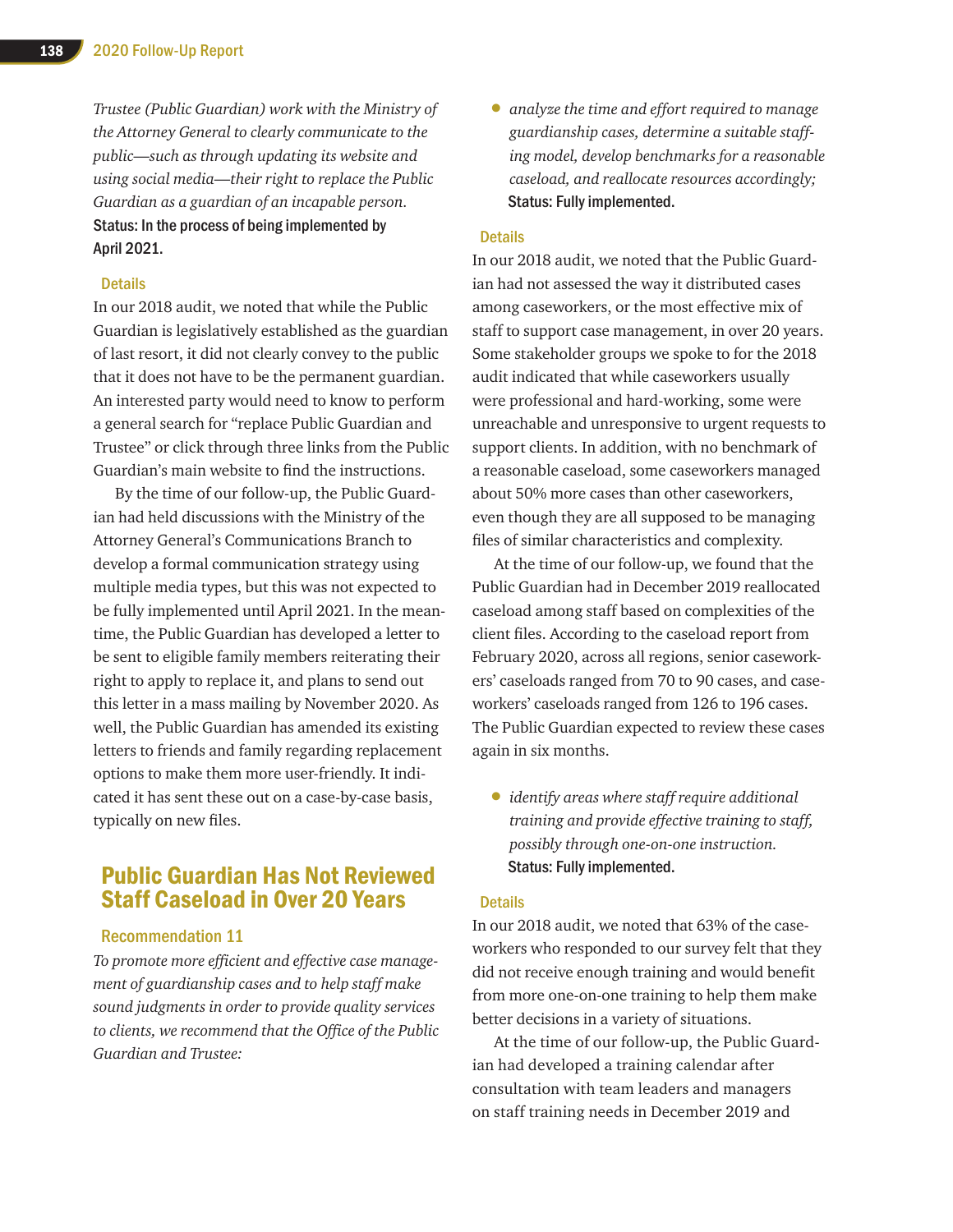February 2020. The training calendar for 2020 includes monthly training to new staff, a mix of in-person and online training, and training sessions on specific topics such as disability benefits and family law. Several topics are new to the 2020 training plan, including the art of decisionmaking, foreign properties and family law. The Public Guardian indicated it had provided training, including effective communication, modular insurance, new staff training, and disability support funding to its staff between January and June 2020 both in-person and via an online video conferencing platform.

## Delays in Paying Out Estates and Lack of Training to Detect Fraudulent Heirs

#### Recommendation 12

*To reduce delays in distributing assets to heirs and unnecessary losses to the value of estates under management, we recommend that the Office of the Public Guardian and Trustee:* 

• *monitor whether caseworkers obtain more complete information about the family members of people under guardianship;*  Status: Fully implemented.

#### **Details**

In our 2018 audit, we noted that while about half of estate cases managed by estates staff originated from deceased people who were previously under the Public Guardian's guardianship, caseworkers did not always document information on family members of those people when they were alive, resulting in longer-than-necessary searches for heirs.

At the time of our follow-up, the Public Guardian implemented a revised questionnaire in its case management system to help ensure caseworkers obtain as complete as possible information on family members and contact information. The questionnaire prompts the caseworker to indicate whether information about family and contacts has been recorded in a specified field in the case management information.

• *assess the time required to complete the various stages of the estates processes, establish or update benchmarks, and monitor the time taken to complete these stages.* Status: In the process of being implemented by November 2020.

#### **Details**

In our 2018 audit, we noted that the Public Guardian did not have timing benchmarks for each of the steps involved in administering estates, such as identifying and securing assets, identifying and locating heirs, and completing a legal review. As a result, senior staff had not been able to detect and act on the delays in administering estates and distributing funds to heirs.

In our follow-up, we found that relevant staff in the Public Guardian held internal meetings in July and August 2019 to discuss the need to establish clear timelines for estate heirship and research functions, what activities should have their times measured, and how to track and measure these activities. The group identified needed improvements to the information system to accommodate this tracking, such as the ability to generate reports. The Public Guardian indicated it still needed to complete the study of these various stages and develop system-based reports to monitor the time taken to complete these stages. It expected this work to be completed by November 2020.

#### Recommendation 13

*To prevent payouts of estates to fraudulent claimants, we recommend that the Office of the Public Guardian and Trustee provide training, possibly from the Ministry of Transportation, to its staff on verifying the validity of identification documents.* Status: Fully implemented.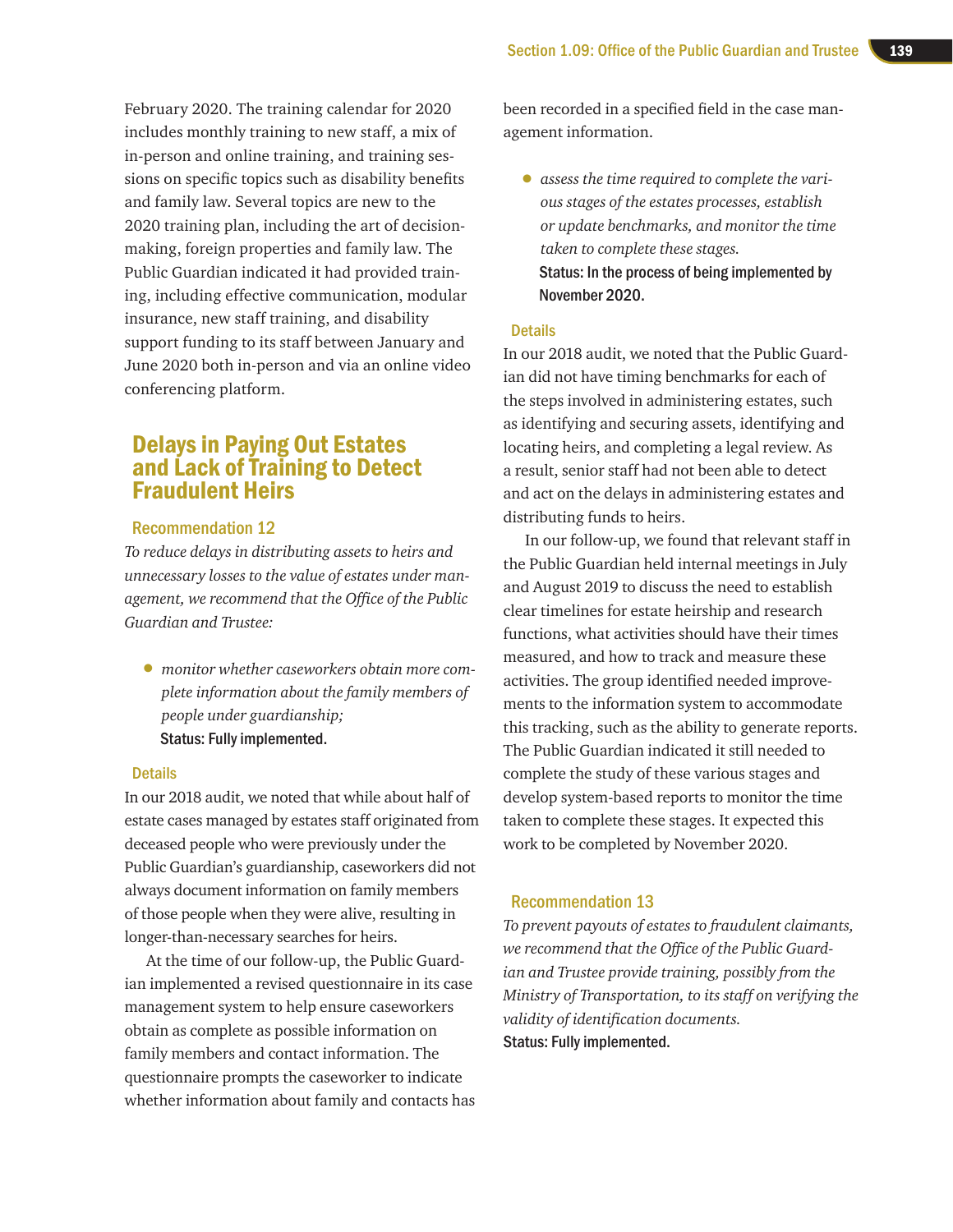#### **Details**

In our 2018 audit, we noted that estate staff were not formally trained on how to detect fraudulent identification documents that claimants may produce to claim estate funds. Staff were expected to learn from their peers instead. The Ministry of Transportation informed us in the 2018 audit that it had seen an increase in the volume and quality of fraudulent documents used in attempts to obtain driver's licences and health cards over the years. That Ministry trains ServiceOntario and DriveTest staff on how to identify fraudulent documentation, and provides training sessions for other government staff, but the Public Guardian had not requested nor received any such training.

For our follow-up, we found that the Public Guardian brought in a document verification specialist from the Ministry of Transportation to train its staff in March and May 2019. The training covered topics such as how to detect fraudulent documents and issues with production or issuance of documents commonly reviewed by Public Guardian staff.

## Success of Key Public Guardian Activities Not Fully Measured or Publicly Reported

#### Recommendation 14

*To fully measure all significant activities within its mandate, we recommend that the Office of the Public Guardian and Trustee:* 

• *identify appropriate performance indicators that measure the efficiency and effectiveness of all activities throughout the duration of guardianship cases;* 

Status: Fully implemented.

#### **Details**

In our 2018 audit, we noted that the Public Guardian did not measure its performance on ongoing guardianship activities beyond 10 "initial services" that include events such as requesting

an investigation to identify and secure assets, and requesting financial information from various organizations, to safeguard property within 30 days. Ongoing activities could include whether disbursements are processed within a specific period of time, and whether all investment plans that are due for review were reviewed by senior management before the end of the year.

During our follow-up, we found that in May 2019, the Public Guardian had developed 43 key performance indicators that measure activities in various program areas such as client services, estates and legal services. Examples of indicators include the following:

- percentage of new property guardianship services clients whose financial plans are completed as scheduled in order to enhance overall return in investment;
- percentage of complex estate files where the first distribution takes place within two years of issuing the Certificate of Appointment of Estate Trustee; and
- percentage of legal file reviews completed within six months.
- *set performance targets and regularly assess actual results against these targets;*  Status: Fully implemented.

#### **Details**

In our 2018 audit, we noted that the Public Guardian did not measure results it collected on the 10 initial services of guardianship against any targets to improve performance.

At the time of our follow-up, the Public Guardian had developed targets for the 43 key performance indicators, and had collected and assessed actual results each quarter, current to the third quarter of 2019/20. For example, between April 2019 and December 2019, against a target of completing initial client visits within 12 months 100% of the time, the Public Guardian's performance was between 16% and 21%. Similarly, against a target of requesting banking information within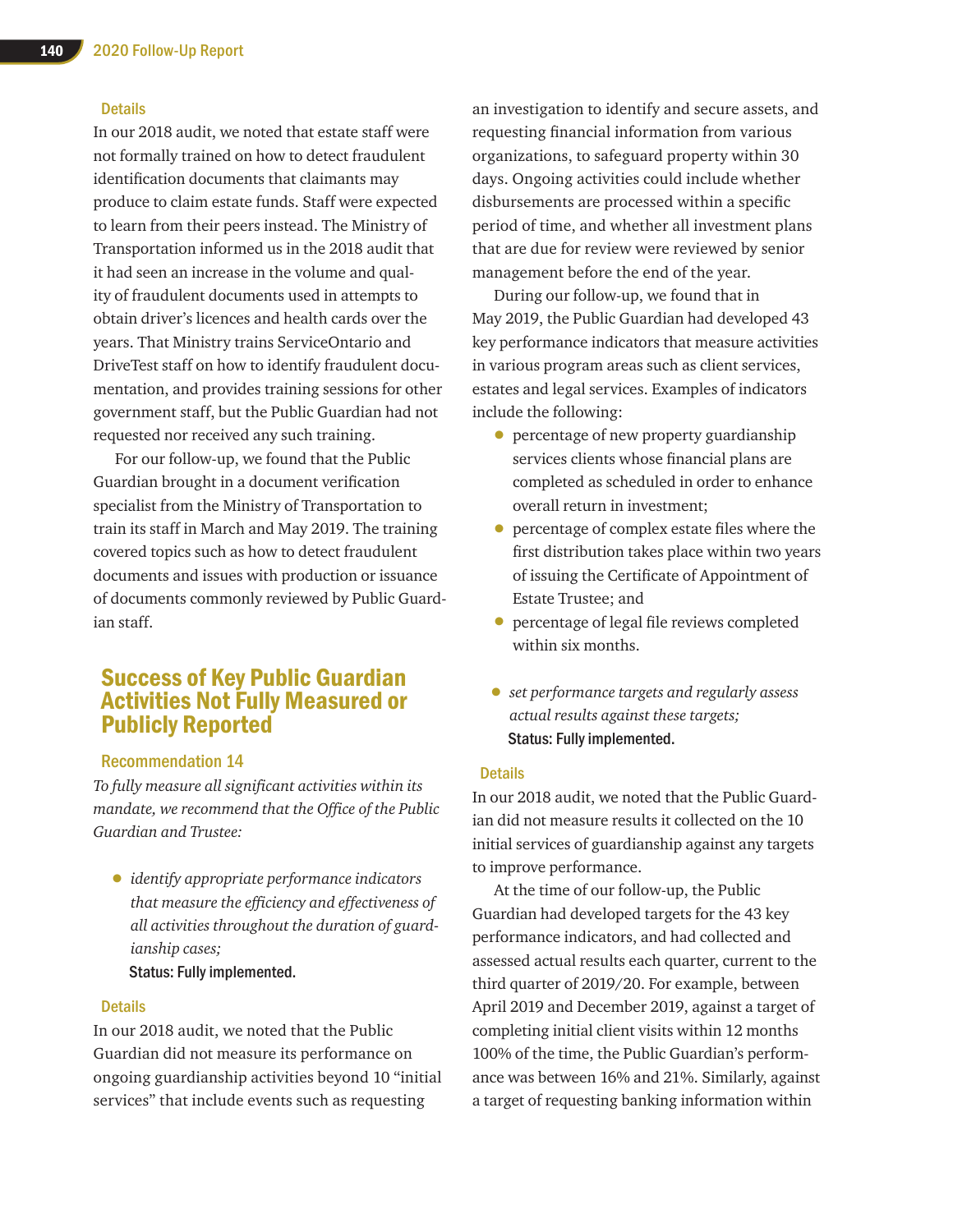30 days 100% of the time, the Public Guardian's performance was between 85% and 92%.

• *report publicly on the results.* Status: In the process of being implemented by November 2020.

#### **Details**

In our 2018 audit, we noted that the Public Guardian did not publicly report on any of its performance indicators to demonstrate to the public that it is operating effectively in meeting its mandate. In contrast, the British Columbia Public Guardian annually reported its performance measures in its public report.

At the time of our follow-up, the Public Guardian had identified the following four performance indicators to Treasury Board so it could share them publicly:

- percentage of allegation of abuse of mentally incapable adults responded to within 24 hours;
- percentage of request for medical treatment decisions for mentally incapable adults responded to within one day;
- percentage of critical services initiated to safeguard client property within 30 days of client coming under Public Guardian jurisdiction; and
- percentage of pooled investment funds for which the rate of return exceeds industry benchmarks as set out in the Statements of Investment Policies and Goals.

However, this information was not available on any public website at the time of our follow-up. The Public Guardian indicated that Treasury Board could not determine when the information was last posted publicly. Nevertheless, the Public Guardian indicated it plans to post its performance indicators on its 2019/20 activities on its website upon determining which ones it would publish publicly, by November 2020.

## Service Fees Not Reviewed Since 2004, and Not Always Billed

#### Recommendation 15

*To provide reasonable compensation for its work, we recommend that the Office of the Public Guardian and Trustee:* 

• *review and update its fees schedule;*  Status: In the process of being implemented by November 2020.

#### **Details**

In our 2018 audit, we noted that the Public Guardian had not reviewed since 2004 the service fees it charged to guardianship clients and estates under management. The *Public Guardian and Trustee Act* enables the Public Guardian to charge fees and specifies that the Attorney General needs to approve these fees.

At the time of our follow-up, the Public Guardian had reviewed its fees schedule and the Public Guardian and Trustee had approved changes. The Public Guardian expects to submit the revised fees schedule to the Attorney General for approval by November 2020.

• *bill promptly for all services performed.* Status: In the process of being implemented by November 2020.

#### **Details**

In our 2018 audit, we noted that because a lawyer at the Public Guardian retired in May 2017 and did not bill for services provided over the years, the Public Guardian wrote off six invoices for legal services provided between 2012 and 2017. As well, we found that lawyers recorded a wide range of hours in the billing system during 2017/18 and may be foregoing legal fees.

At the time of our follow-up, the Public Guardian had continued to remind legal staff through either email or meetings from June 2019 to June 2020 to promptly record time spent and bill clients, and review and address on a quarterly